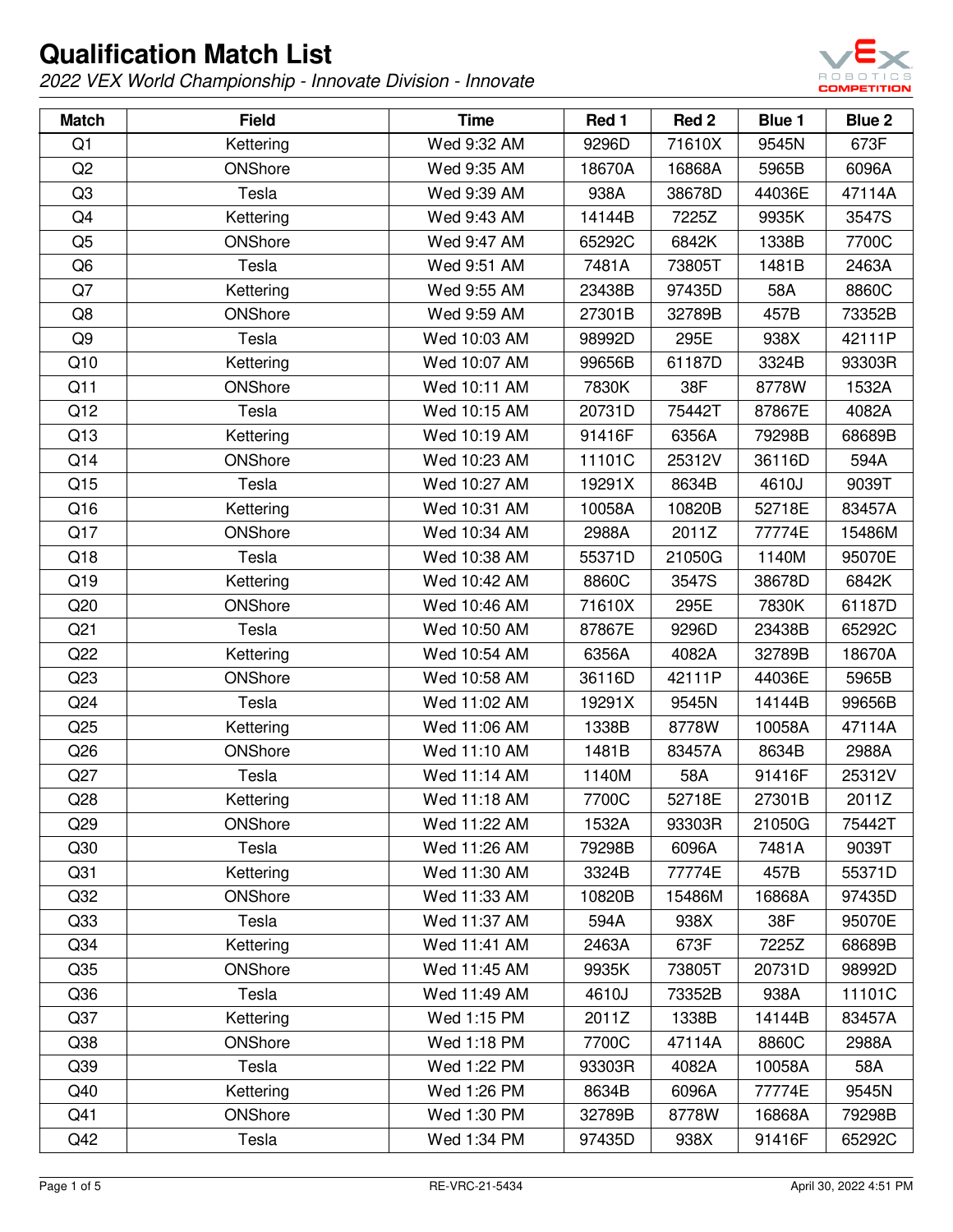

| <b>Match</b> | <b>Field</b> | <b>Time</b> | Red 1  | Red <sub>2</sub> | <b>Blue 1</b> | Blue 2 |
|--------------|--------------|-------------|--------|------------------|---------------|--------|
| Q43          | Kettering    | Wed 1:38 PM | 95070E | 457B             | 9296D         | 19291X |
| Q44          | ONShore      | Wed 1:42 PM | 7481A  | 23438B           | 295E          | 1532A  |
| Q45          | Tesla        | Wed 1:45 PM | 75442T | 11101C           | 10820B        | 3324B  |
| Q46          | Kettering    | Wed 1:49 PM | 68689B | 99656B           | 98992D        | 38678D |
| Q47          | ONShore      | Wed 1:53 PM | 44036E | 1140M            | 7830K         | 73352B |
| Q48          | Tesla        | Wed 1:57 PM | 20731D | 3547S            | 6356A         | 938A   |
| Q49          | Kettering    | Wed 2:01 PM | 5965B  | 2463A            | 9935K         | 87867E |
| Q50          | ONShore      | Wed 2:05 PM | 9039T  | 6842K            | 52718E        | 36116D |
| Q51          | Tesla        | Wed 2:09 PM | 15486M | 4610J            | 71610X        | 42111P |
| Q52          | Kettering    | Wed 2:13 PM | 21050G | 1481B            | 18670A        | 38F    |
| Q53          | ONShore      | Wed 2:16 PM | 61187D | 673F             | 73805T        | 25312V |
| Q54          | Tesla        | Wed 2:20 PM | 7225Z  | 27301B           | 55371D        | 594A   |
| Q55          | Kettering    | Wed 2:24 PM | 8860C  | 4082A            | 6096A         | 19291X |
| Q56          | ONShore      | Wed 2:28 PM | 47114A | 58A              | 77774E        | 295E   |
| Q57          | Tesla        | Wed 2:32 PM | 1532A  | 98992D           | 97435D        | 8634B  |
| Q58          | Kettering    | Wed 2:36 PM | 14144B | 95070E           | 93303R        | 32789B |
| Q59          | ONShore      | Wed 2:40 PM | 83457A | 73352B           | 79298B        | 6842K  |
| Q60          | Tesla        | Wed 2:43 PM | 7830K  | 91416F           | 7700C         | 5965B  |
| Q61          | Kettering    | Wed 2:47 PM | 9545N  | 3324B            | 23438B        | 1481B  |
| Q62          | ONShore      | Wed 2:51 PM | 2988A  | 36116D           | 61187D        | 938X   |
| Q63          | Tesla        | Wed 2:55 PM | 9935K  | 938A             | 75442T        | 673F   |
| Q64          | Kettering    | Wed 2:59 PM | 9039T  | 42111P           | 65292C        | 3547S  |
| Q65          | ONShore      | Wed 3:03 PM | 38678D | 38F              | 15486M        | 52718E |
| Q66          | Tesla        | Wed 3:07 PM | 25312V | 18670A           | 2463A         | 55371D |
| Q67          | Kettering    | Wed 3:11 PM | 68689B | 594A             | 8778W         | 73805T |
| Q68          | ONShore      | Wed 3:14 PM | 10820B | 1338B            | 9296D         | 1140M  |
| Q69          | Tesla        | Wed 3:18 PM | 6356A  | 44036E           | 27301B        | 4610J  |
| Q70          | Kettering    | Wed 3:22 PM | 457B   | 7481A            | 7225Z         | 2011Z  |
| Q71          | ONShore      | Wed 3:26 PM | 71610X | 99656B           | 20731D        | 11101C |
| Q72          | Tesla        | Wed 3:30 PM | 87867E | 10058A           | 21050G        | 16868A |
| Q73          | Kettering    | Wed 3:34 PM | 2988A  | 32789B           | 58A           | 6096A  |
| Q74          | ONShore      | Wed 3:38 PM | 38F    | 295E             | 4082A         | 9935K  |
| Q75          | Tesla        | Wed 3:41 PM | 2463A  | 19291X           | 38678D        | 83457A |
| Q76          | Kettering    | Wed 3:45 PM | 9545N  | 8778W            | 95070E        | 7700C  |
| Q77          | ONShore      | Wed 3:49 PM | 73805T | 75442T           | 1338B         | 42111P |
| Q78          | Tesla        | Wed 3:53 PM | 27301B | 1481B            | 10820B        | 8860C  |
| Q79          | Kettering    | Wed 3:57 PM | 18670A | 9039T            | 9296D         | 68689B |
| Q80          | ONShore      | Wed 4:01 PM | 11101C | 44036E           | 15486M        | 673F   |
| Q81          | Tesla        | Wed 4:05 PM | 21050G | 61187D           | 3547S         | 457B   |
| Q82          | Kettering    | Wed 4:09 PM | 7830K  | 36116D           | 99656B        | 7481A  |
| Q83          | ONShore      | Wed 4:12 PM | 594A   | 16868A           | 73352B        | 20731D |
| Q84          | Tesla        | Wed 4:16 PM | 938A   | 938X             | 8634B         | 7225Z  |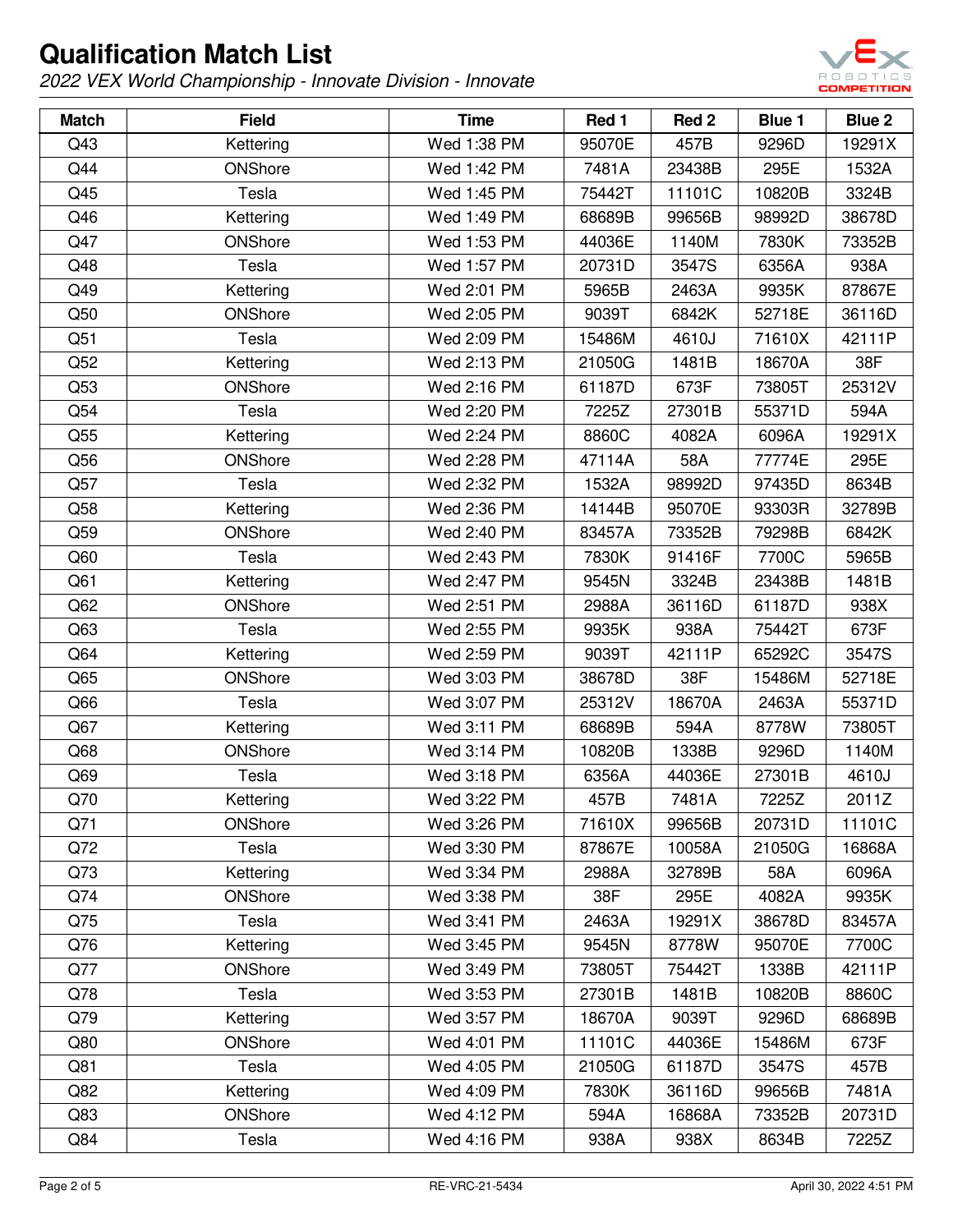

| <b>Match</b> | <b>Field</b> | <b>Time</b> | Red 1  | Red 2  | <b>Blue 1</b> | Blue 2 |
|--------------|--------------|-------------|--------|--------|---------------|--------|
| Q85          | Kettering    | Wed 4:20 PM | 1532A  | 47114A | 71610X        | 87867E |
| Q86          | ONShore      | Wed 4:24 PM | 3324B  | 91416F | 98992D        | 4610J  |
| Q87          | Tesla        | Wed 4:28 PM | 55371D | 52718E | 65292C        | 79298B |
| Q88          | Kettering    | Wed 4:32 PM | 1140M  | 93303R | 2011Z         | 6356A  |
| Q89          | ONShore      | Wed 4:36 PM | 77774E | 10058A | 97435D        | 14144B |
| Q90          | Tesla        | Wed 4:39 PM | 5965B  | 6842K  | 23438B        | 25312V |
| Q91          | Kettering    | Wed 4:43 PM | 36116D | 6096A  | 73805T        | 27301B |
| Q92          | ONShore      | Wed 4:47 PM | 457B   | 9039T  | 2463A         | 594A   |
| Q93          | Tesla        | Wed 4:51 PM | 295E   | 8634B  | 99656B        | 18670A |
| Q94          | Kettering    | Wed 4:55 PM | 38F    | 10820B | 47114A        | 19291X |
| Q95          | ONShore      | Wed 4:59 PM | 83457A | 16868A | 3547S         | 673F   |
| Q96          | Tesla        | Wed 5:03 PM | 79298B | 42111P | 2988A         | 1532A  |
| Q97          | Kettering    | Wed 5:07 PM | 65292C | 21050G | 7481A         | 6356A  |
| Q98          | ONShore      | Wed 5:10 PM | 77774E | 38678D | 32789B        | 91416F |
| Q99          | Tesla        | Wed 5:14 PM | 97435D | 9296D  | 6842K         | 11101C |
| Q100         | Kettering    | Wed 5:18 PM | 9935K  | 8860C  | 25312V        | 71610X |
| Q101         | ONShore      | Wed 5:22 PM | 5965B  | 8778W  | 4082A         | 3324B  |
| Q102         | Tesla        | Wed 5:26 PM | 20731D | 68689B | 1140M         | 10058A |
| Q103         | Kettering    | Wed 5:30 PM | 15486M | 1481B  | 938A          | 93303R |
| Q104         | ONShore      | Wed 5:34 PM | 14144B | 58A    | 98992D        | 75442T |
| Q105         | Tesla        | Wed 5:37 PM | 7700C  | 87867E | 938X          | 55371D |
| Q106         | Kettering    | Wed 5:41 PM | 73352B | 23438B | 7225Z         | 95070E |
| Q107         | ONShore      | Wed 5:45 PM | 2011Z  | 4610J  | 7830K         | 9545N  |
| Q108         | Tesla        | Wed 5:49 PM | 52718E | 61187D | 1338B         | 44036E |
| Q109         | Kettering    | Wed 5:53 PM | 7481A  | 9935K  | 83457A        | 594A   |
| Q110         | ONShore      | Wed 5:57 PM | 65292C | 1532A  | 38678D        | 11101C |
| Q111         | Tesla        | Wed 6:01 PM | 77774E | 42111P | 1140M         | 8860C  |
| Q112         | Kettering    | Wed 6:05 PM | 457B   | 71610X | 8778W         | 6356A  |
| Q113         | ONShore      | Wed 6:08 PM | 58A    | 8634B  | 36116D        | 16868A |
| Q114         | Tesla        | Wed 6:12 PM | 5965B  | 75442T | 68689B        | 27301B |
| Q115         | Kettering    | Wed 6:16 PM | 6096A  | 7700C  | 99656B        | 2463A  |
| Q116         | ONShore      | Wed 6:20 PM | 79298B | 93303R | 7830K         | 10820B |
| Q117         | Tesla        | Wed 6:24 PM | 1338B  | 20731D | 23438B        | 32789B |
| Q118         | Kettering    | Wed 6:28 PM | 25312V | 10058A | 9545N         | 938X   |
| Q119         | ONShore      | Wed 6:32 PM | 91416F | 44036E | 1481B         | 295E   |
| Q120         | Tesla        | Wed 6:35 PM | 55371D | 15486M | 61187D        | 14144B |
| Q121         | Kettering    | Wed 6:39 PM | 9296D  | 73352B | 38F           | 2011Z  |
| Q122         | ONShore      | Wed 6:43 PM | 73805T | 95070E | 87867E        | 9039T  |
| Q123         | Tesla        | Wed 6:47 PM | 52718E | 7225Z  | 3324B         | 97435D |
| Q124         | Kettering    | Wed 6:51 PM | 18670A | 938A   | 2988A         | 6842K  |
| Q125         | ONShore      | Wed 6:55 PM | 673F   | 98992D | 21050G        | 19291X |
| Q126         | Tesla        | Wed 6:59 PM | 3547S  | 4610J  | 4082A         | 47114A |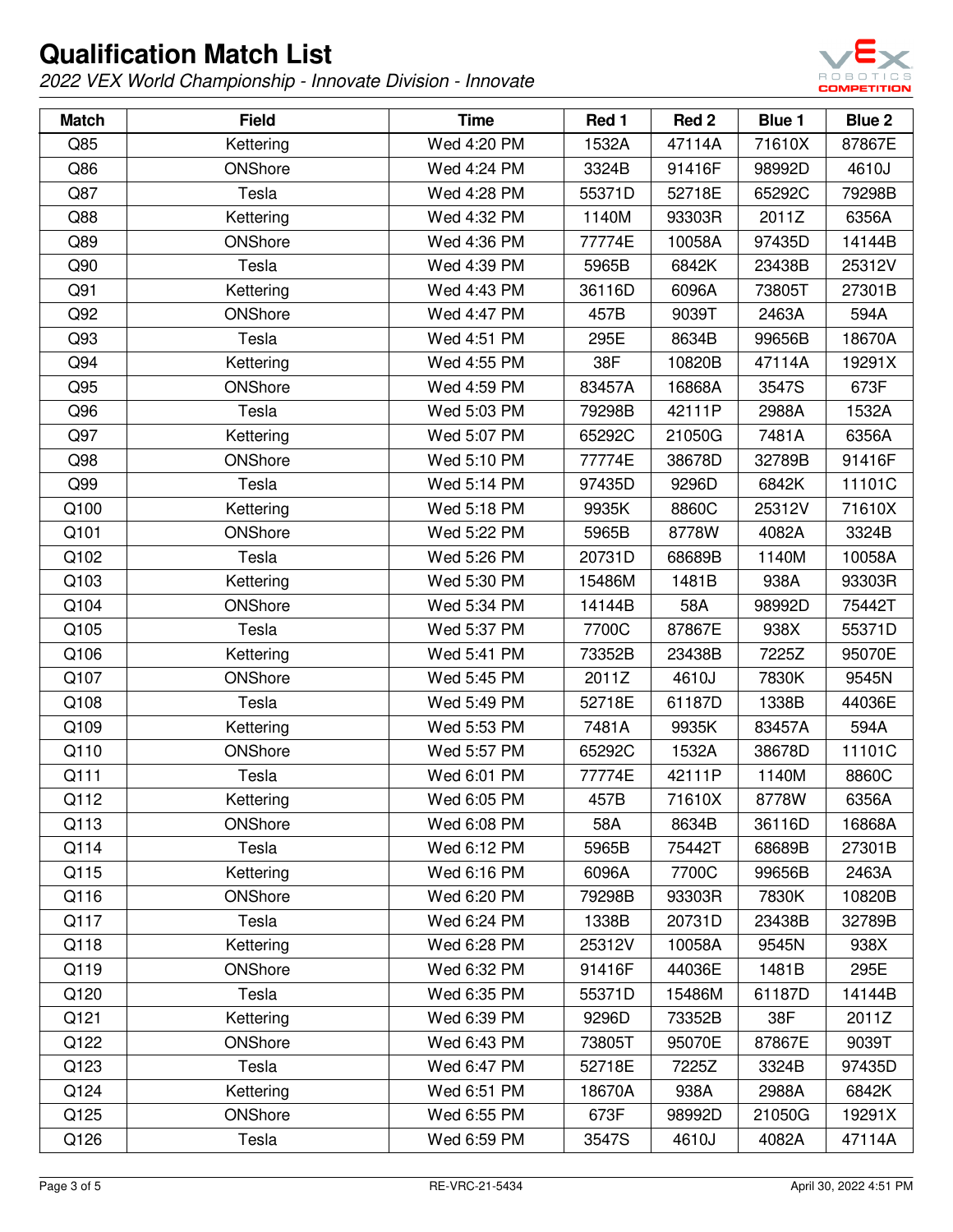

| <b>Match</b> | <b>Field</b> | <b>Time</b>  | Red 1  | Red 2  | <b>Blue 1</b> | Blue 2 |
|--------------|--------------|--------------|--------|--------|---------------|--------|
| Q127         | Kettering    | Thu 8:15 AM  | 7830K  | 65292C | 8634B         | 457B   |
| Q128         | ONShore      | Thu 8:18 AM  | 1140M  | 16868A | 9935K         | 7700C  |
| Q129         | Tesla        | Thu 8:22 AM  | 27301B | 79298B | 61187D        | 38678D |
| Q130         | Kettering    | Thu 8:26 AM  | 14144B | 8860C  | 38F           | 7481A  |
| Q131         | ONShore      | Thu 8:30 AM  | 95070E | 2463A  | 1532A         | 15486M |
| Q132         | Tesla        | Thu 8:34 AM  | 9039T  | 73352B | 75442T        | 10058A |
| Q133         | Kettering    | Thu 8:38 AM  | 938X   | 23438B | 73805T        | 10820B |
| Q134         | ONShore      | Thu 8:42 AM  | 594A   | 9296D  | 93303R        | 295E   |
| Q135         | Tesla        | Thu 8:46 AM  | 83457A | 8778W  | 4610J         | 36116D |
| Q136         | Kettering    | Thu 8:50 AM  | 68689B | 87867E | 938A          | 77774E |
| Q137         | ONShore      | Thu 8:54 AM  | 7225Z  | 1481B  | 58A           | 5965B  |
| Q138         | Tesla        | Thu 8:58 AM  | 11101C | 6356A  | 6096A         | 98992D |
| Q139         | Kettering    | Thu 9:02 AM  | 47114A | 9545N  | 52718E        | 18670A |
| Q140         | ONShore      | Thu 9:06 AM  | 3324B  | 32789B | 21050G        | 42111P |
| Q141         | Tesla        | Thu 9:10 AM  | 2011Z  | 4082A  | 44036E        | 55371D |
| Q142         | Kettering    | Thu 9:14 AM  | 99656B | 673F   | 6842K         | 91416F |
| Q143         | ONShore      | Thu 9:18 AM  | 2988A  | 19291X | 20731D        | 25312V |
| Q144         | Tesla        | Thu 9:22 AM  | 3547S  | 97435D | 1338B         | 71610X |
| Q145         | Kettering    | Thu 9:26 AM  | 16868A | 68689B | 14144B        | 4610J  |
| Q146         | ONShore      | Thu 9:30 AM  | 295E   | 95070E | 938A          | 27301B |
| Q147         | Tesla        | Thu 9:34 AM  | 36116D | 15486M | 457B          | 79298B |
| Q148         | Kettering    | Thu 9:37 AM  | 75442T | 2463A  | 1140M         | 65292C |
| Q149         | ONShore      | Thu 9:41 AM  | 73805T | 8634B  | 73352B        | 52718E |
| Q150         | Tesla        | Thu 9:45 AM  | 11101C | 21050G | 23438B        | 8778W  |
| Q151         | Kettering    | Thu 9:49 AM  | 6842K  | 7830K  | 77774E        | 4082A  |
| Q152         | ONShore      | Thu 9:53 AM  | 61187D | 8860C  | 9296D         | 10058A |
| Q153         | Tesla        | Thu 9:57 AM  | 71610X | 2988A  | 594A          | 5965B  |
| Q154         | Kettering    | Thu 10:01 AM | 47114A | 9935K  | 9039T         | 91416F |
| Q155         | ONShore      | Thu 10:05 AM | 97435D | 32789B | 1481B         | 2011Z  |
| Q156         | Tesla        | Thu 10:09 AM | 20731D | 38678D | 18670A        | 7700C  |
| Q157         | Kettering    | Thu 10:13 AM | 6096A  | 25312V | 3324B         | 83457A |
| Q158         | ONShore      | Thu 10:17 AM | 44036E | 99656B | 3547S         | 938X   |
| Q159         | Tesla        | Thu 10:21 AM | 55371D | 58A    | 10820B        | 673F   |
| Q160         | Kettering    | Thu 10:25 AM | 1532A  | 1338B  | 7225Z         | 19291X |
| Q161         | ONShore      | Thu 10:29 AM | 42111P | 87867E | 6356A         | 38F    |
| Q162         | Tesla        | Thu 10:33 AM | 98992D | 7481A  | 93303R        | 9545N  |
| Q163         | Kettering    | Thu 10:37 AM | 457B   | 4082A  | 2988A         | 52718E |
| Q164         | ONShore      | Thu 10:41 AM | 77774E | 4610J  | 9296D         | 9935K  |
| Q165         | Tesla        | Thu 10:45 AM | 79298B | 594A   | 75442T        | 8860C  |
| Q166         | Kettering    | Thu 10:49 AM | 3324B  | 27301B | 16868A        | 2463A  |
| Q167         | ONShore      | Thu 10:53 AM | 6842K  | 295E   | 6096A         | 21050G |
| Q168         | Tesla        | Thu 10:56 AM | 2011Z  | 91416F | 8634B         | 20731D |